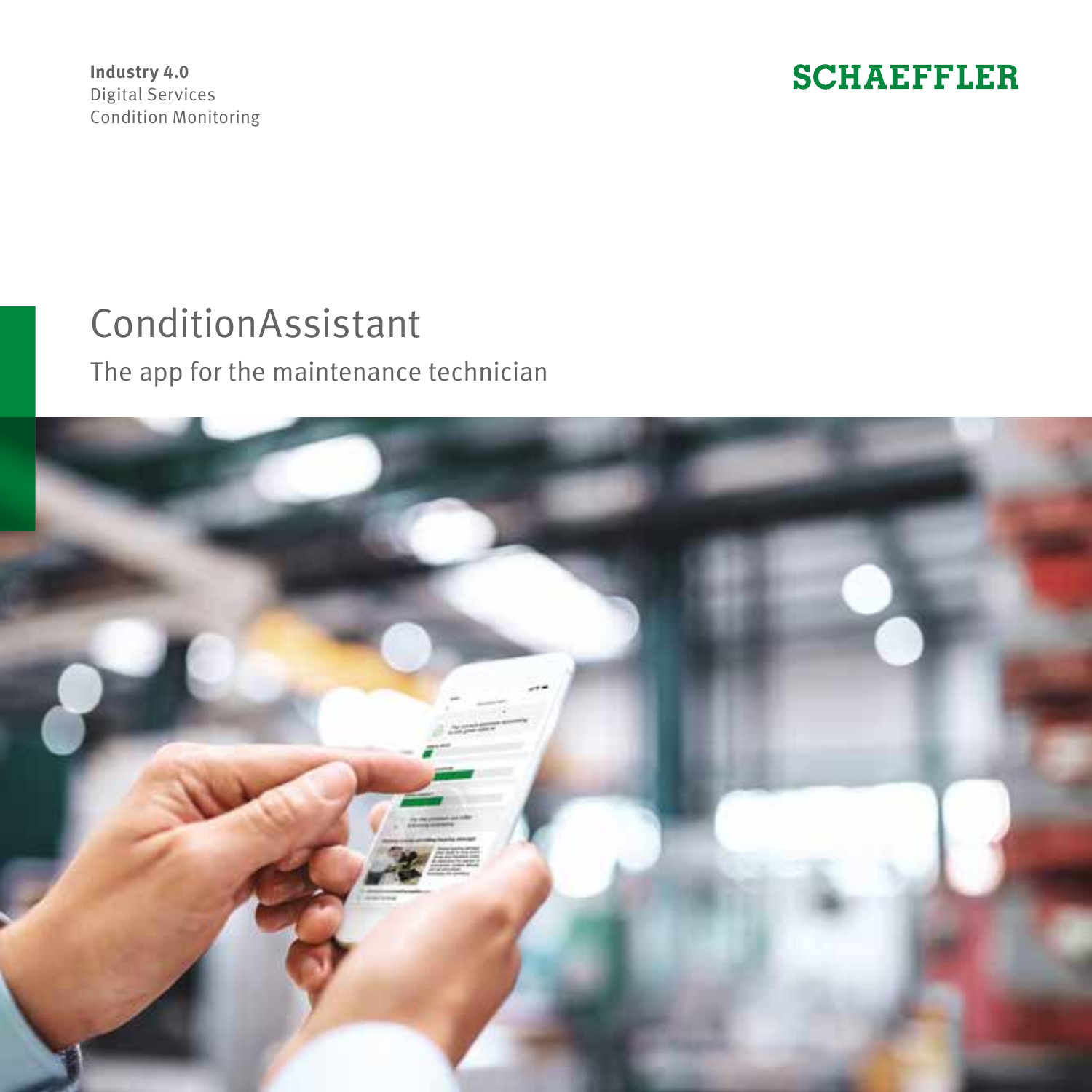## Machine diagnosis and support at the touch of a button Industry 4.0



#### **Simple machine diagnosis**

- Fast and without sensors
- Dialog diagnosis without prior knowledge
- Audio recording of machine noise

#### **Machine history**

• Record important machine data and analysis results in a concise history – ideal for future diagnosis

## **Direct contact option**

- Find the right contact partner at Schaeffler without delays
- Helpful tools and information on maintenance

#### **Experts for machine diagnosis**

- Please do not hesitate to contact our experts for an in-depth diagnosis
- Encrypted transmission of data to the Schaeffler Remote Service Center

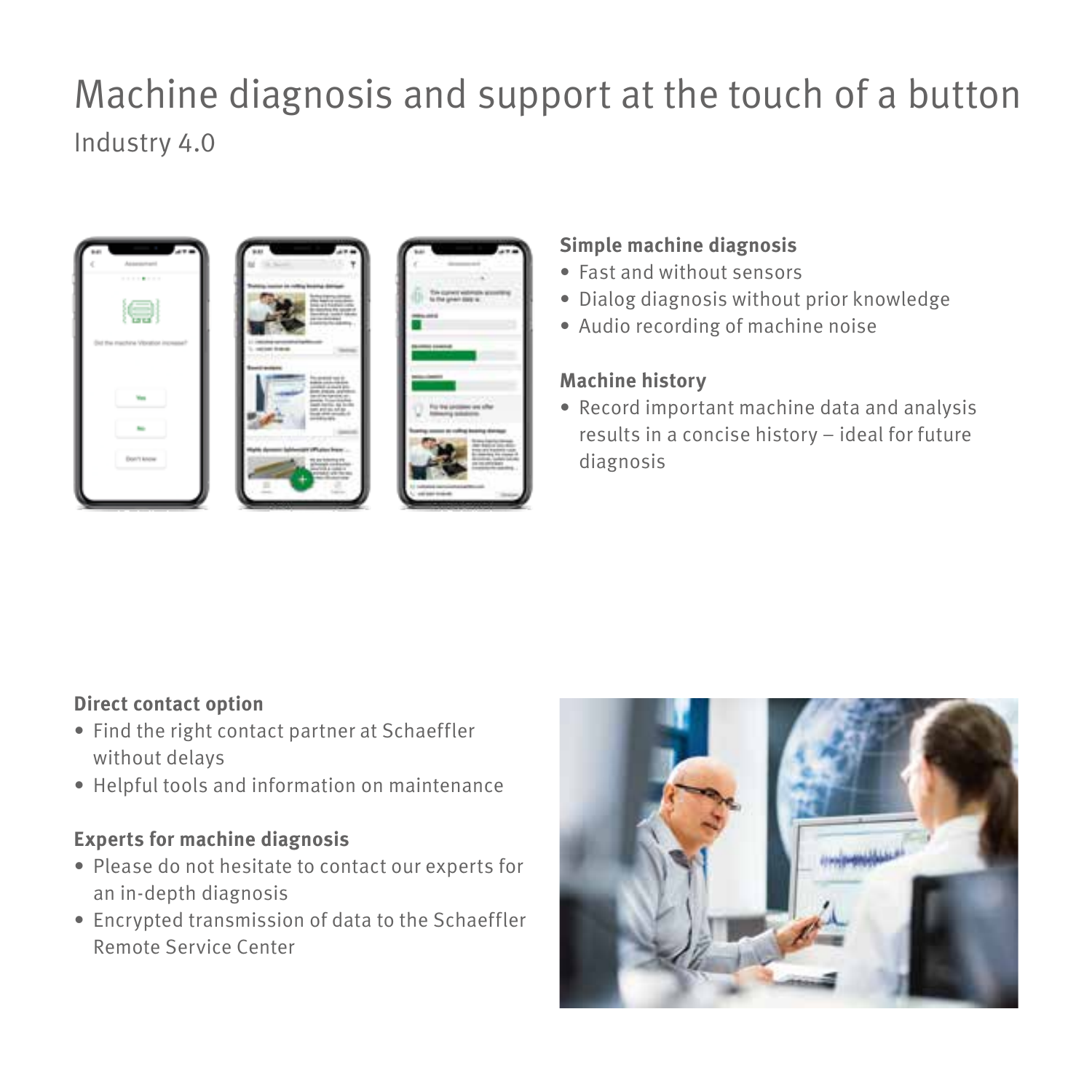

#### **What is the Schaeffer ConditionAssistant?**

Simply record the noise of your machine using a smartphone, answer a few additional questions, press the button and you will get an initial assessment of your machine's condition – quickly, easily, and independent of manufacturer.

Nothing could be simpler.

#### **Applications**

The ConditionAssistant offers diagnosis functions for the most common types of machine:

- Electric motors
- Gearboxes
- Pumps
- Fans
- Compressors
- Rollers



## Available for Apple iPhone and Android smartphones





More information at www.schaeffler.de/conditionassistant